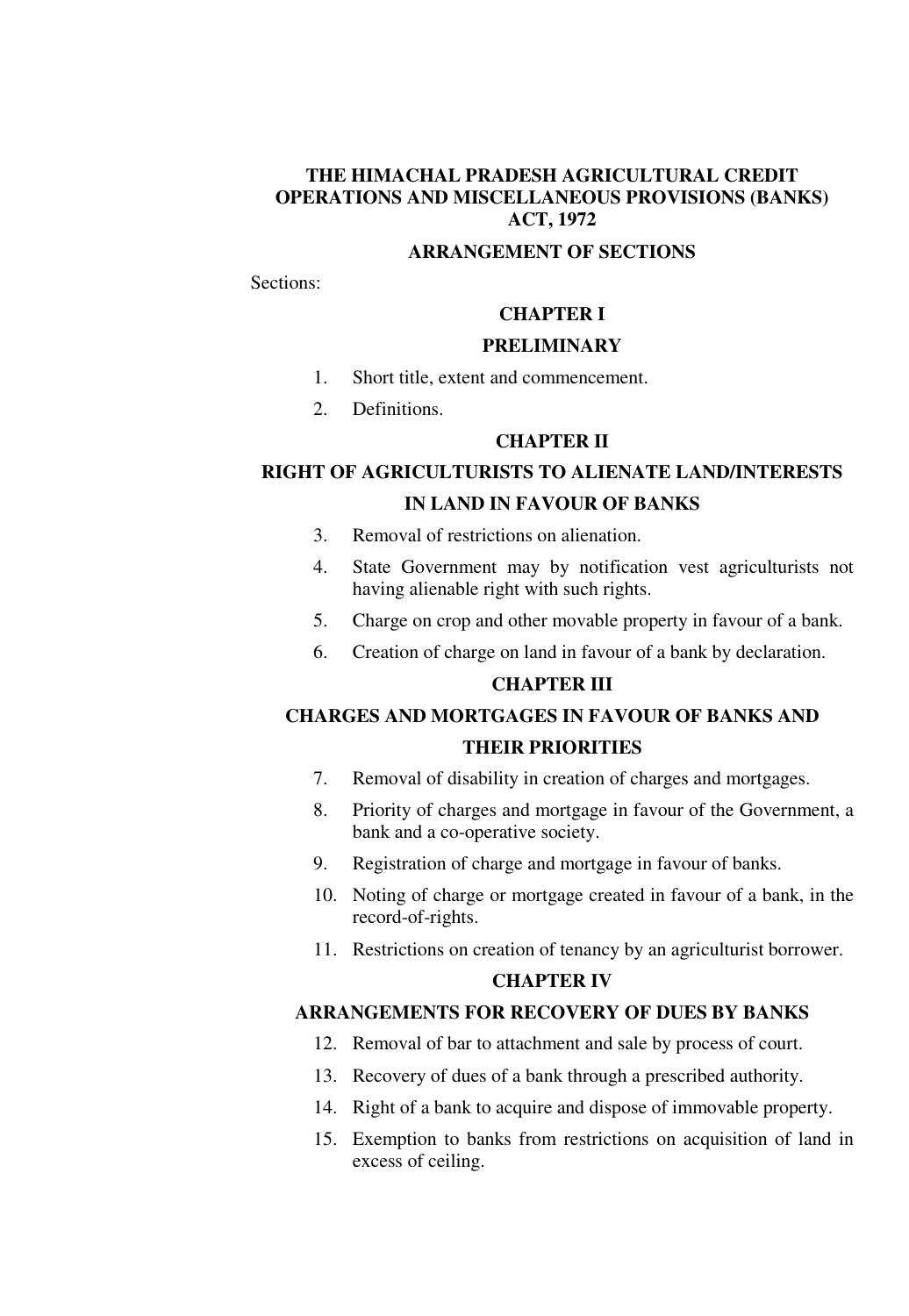### **CHAPTER V**

# **FINANCING OF CO-OPERATIVE SOCIETIES BY BANKS**

- 16. Bank eligible to become member of a co-operative society.
- 17. Power of co-operative societies to borrow from banks.
- 18 Inspection of books of a co-operative society by a bank.
- 19. Disputes between a bank and a co-operative society.
- 20. Settlement of disputes.
- 21. Procedure for hearing of disputes.
- 22. Decision of Registrar or his nominee or board of nominees.
- 23. Recovery of money awarded.
- 24. Powers of a bank to proceed against defaulting members of a co-operative society.
- 25. Audit, inspection and inquiry reports of societies to be available to banks.

### **CHAPTER VI**

### **MISCELLANEOUS**

- 26. Exemption from Legislations relating to money lending and agriculturists' debt relief.
- 27. Mortgages executed by managers of joint Hindu families.
- 28. Modified application of section 8 of Act No. XXXII of 1956.
- 29. Power of State Government to make rules.

#### **SCHEDULE**

## **THE HIMACHAL PRADESH AGRICULTURAL CREDIT OPERATIONS AND MISCELLANEOUS PROVISIONS (BANKS) ACT, 1972**

# **(ACT NO. 7 OF 1973)<sup>1</sup>**

(Received the assent of the Governor on the  $24<sup>th</sup>$  March, 1973 and was published in R.H.P. Extra., dated the  $18<sup>th</sup>$  April, 1973 at page 571-582)

**An Act to make provisions to facilitate adequate flow of credit for agricultural production and development through banks and other institutional credit agencies and for matters connected therewith and/or incidental thereto.** 

<sup>1.</sup> For Statement of objects and Reasons, see R.H.P. Extra, dated the 10th June, 1972. p. 525 and for Authoritative Hindi Text See R.H.P. Extra., dated 3-1-1987, P. 45.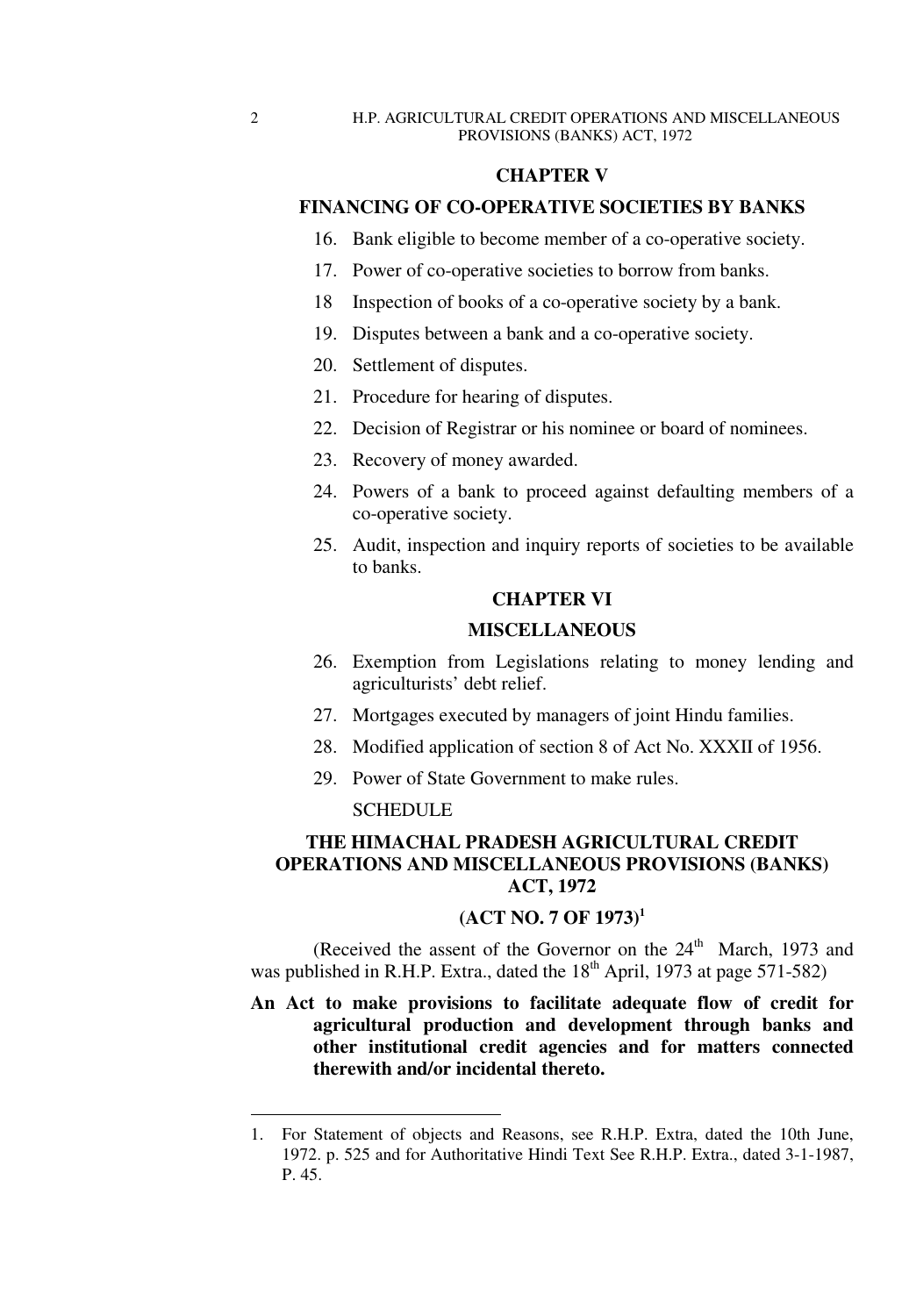**BE** it enacted by the Legislative Assembly of Himachal Pradesh in the Twenty-third Year of Republic of India as follows:-

# **CHAPTER I**

#### **PRELIMINARY**

**1. Short title, extent and commencement**.- (i) This Act may be called the Himachal Pradesh Agricultural Credit Operations and Miscellaneous Provisions (Banks) Act, 1972.

(ii) It shall extend to the whole of the State of Himachal Pradesh.

(iii) It shall come into force from such date<sup>1</sup> as the State Government may, by notification in the Official Gazette, appoint in this behalf and different dates may be appointed for different provisions of the Act and for different areas of the State.

**2. Definitions.**-In this Act, unless the context otherwise requires,-

- (a) "agriculture" and "agriculture purpose" shall include making land fit for cultivation, cultivation of land, improvement of land including development of sources of irrigation, raising and harvesting of crops, horticulture, forestry, planting and farming and cattle breeding, animal husbandry, dairy farming, seed farming, pisciculture, apiculture, sericulture, piggery, poultry farming and such other activities as are generally carried on by agriculturists, dairy farmer, cattle breeders, poultry farmers and other categories of persons engaged in similar activities including marketing of agricultural products, their storage and transport and the acquisition of implements and machinery in connection with any such activity;
- (b) "agriculturist" means a person who is engaged in agriculture;
- (c) "Agro-Industries Corporation" means a company or other body corporate, one of the principal objectives of which is to undertake activities connected with or intended for the development of agriculture and not less than fifty-one per cent of the paid-up share capital of which is held by the Central Government or by any State Government or Governments or partly by the Central Government and partly by one or more State Governments;
- (d) "bank" means,-

-

(i) a banking company as defined in the Banking Regulation Act, 1949 (10 of 1949);

<sup>1.</sup> The Act enforced in the whole of Himachal Pradesh w.e.f. the  $15<sup>th</sup>$  September, 1973, vide Not. No. 8-29/71-Fin, (W & M), dated the  $31<sup>st</sup>$  August, 1973, published in R.H.P., dated 8-9-1973, P. 1338.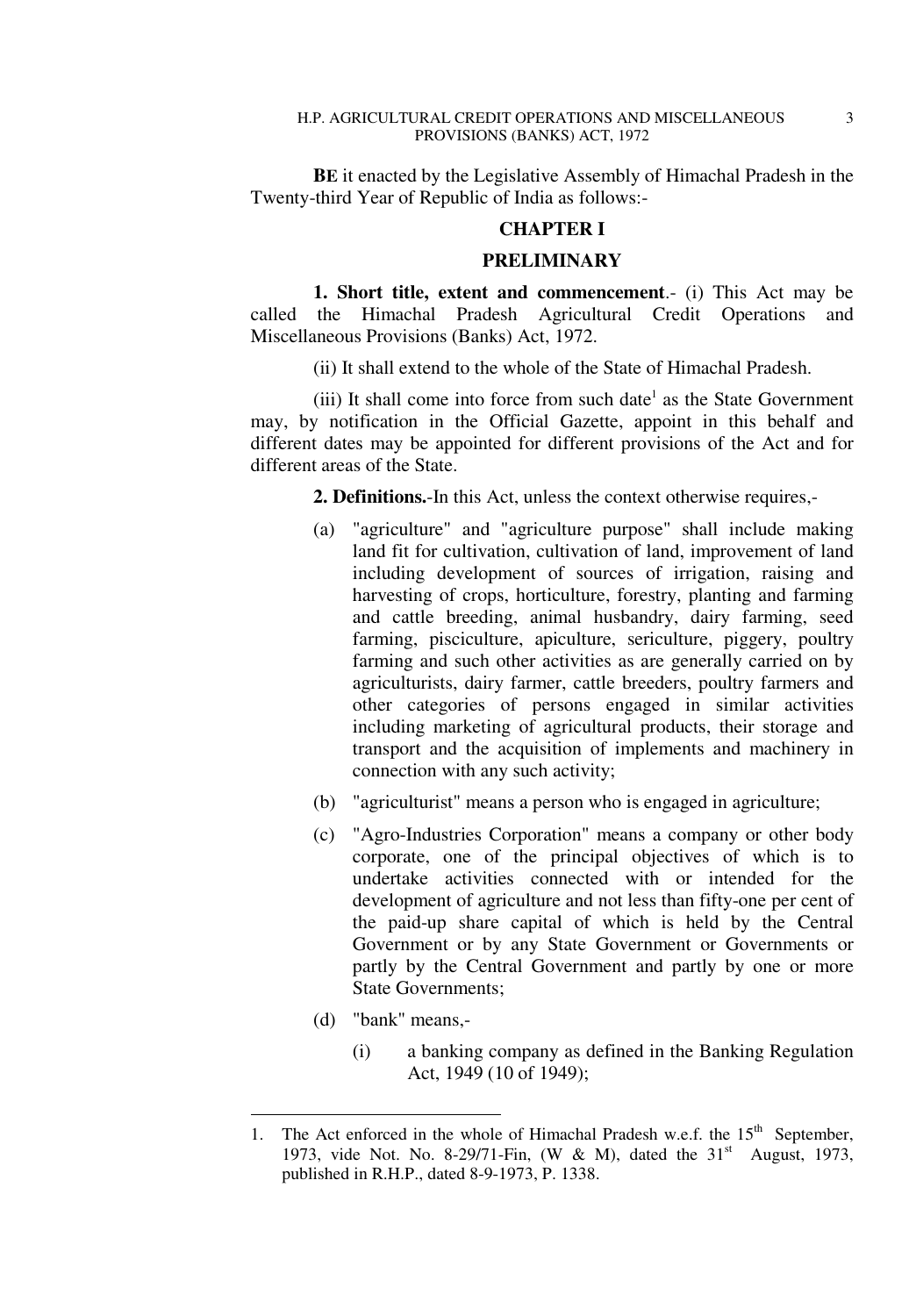#### H.P. AGRICULTURAL CREDIT OPERATIONS AND MISCELLANEOUS PROVISIONS (BANKS) ACT, 1972

- (ii) the State Bank of India constituted under the State Bank of India Act, 1955 (23 of 1955);
- (iii) a subsidiary bank as defined in the State Bank of India (Subsidiary Banks), Act 1959 (38 of 1959);
- (iv) a corresponding new bank constituted under the Banking Companies (Acquisition and Transfer of Undertakings) Act, 1970 (5 of 1970);
- (v) any banking institution notified by the Central Government under section 51 of the Banking Regulation Act, 1949 (10 of 1949);
- (vi) the Agricultural Refinance Corporation constituted under the Agricultural Refinance Corporation Act, 1963 (10 of 1963);
- (vii) the Agro-Industries Corporation as defined in sub-section (c);
- (viii) the Agricultural Finance Corporation Limited, a company incorporated under the Companies Act, 1956 (1 of 1956);
- $(ix)$  any other financial institution<sup>1</sup> notified by the State Government in the Official Gazette as a bank for the purpose of this Act;
	- (e) "co-operative society" means a co-operative society registered or deemed to be registered under the Himachal Pradesh Co-operative Societies Act, 1968 (3 of 1969) the object of which is to provide financial assistance as defined in clause (f) of this section to its members and includes a co-operative land mortgage/development bank; and
	- (f) "financial assistance" for the purpose of this Act means assistance granted by way of loans, advances, guarantee or otherwise for agricultural purpose.

### **CHAPTER II**

# **RIGHT OF AGRICULTURISTS TO ALIENATE LAND/INTERESTS IN LAND IN FAVOUR OF BANKS**

**3. Removal of restrictions on alienation**.-Notwithstanding anything contained in any law for the time being in force or any custom or tradition, it shall be lawful for an agriculturist, whose rights of alienation of land or of any interest therein are restricted, to alienate the land or his interest therein, including by creation of a charge or mortgage on such land or interest in

4

<sup>1.</sup> For such institutions see Not. No. 9-29/71-Fin. (W & M), dated the  $15<sup>th</sup>$  Jan. 1975, 8-2/71-Fin. (W&M) dated 24<sup>th</sup> July, 1976 and 8-29-71 Fin. (W&M) dated  $29<sup>th</sup>$  January, 1979.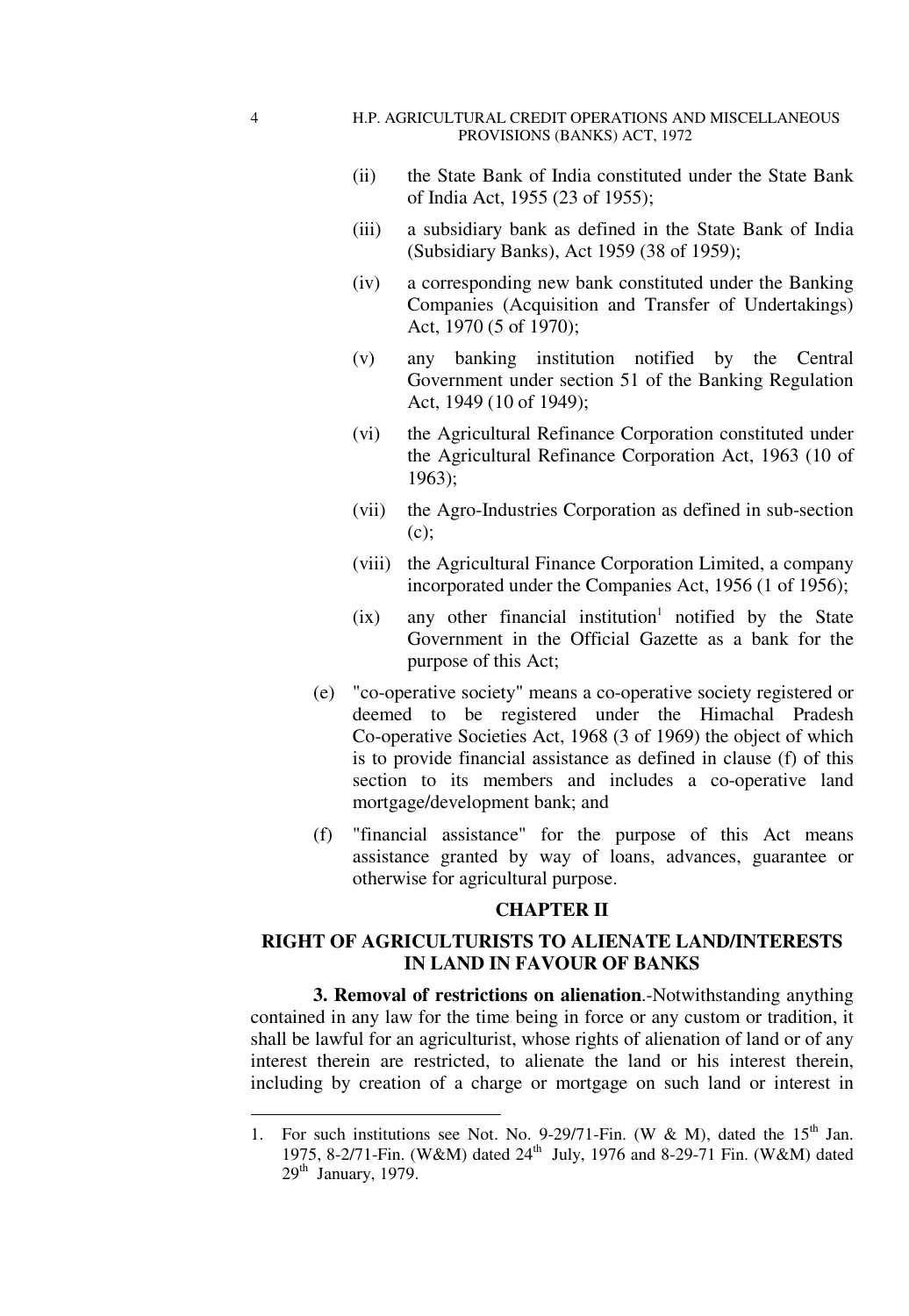favour of a bank for the purpose of obtaining financial assistance from that bank.

**4. State Government may by notification vest agriculturists not having alienable rights with such rights**.-Notwithstanding anything contained in any law for the time being in force, the State Government may, by notification<sup>1</sup> in the Official Gazette, vest any class or classes of agriculturists not having rights of alienation in land or any interest therein including,-

- (i) persons belonging to Scheduled Tribes covered by the Himachal Pradesh Transfer of Land (Regulation) Act, 1969 (15 of 1969),
- (ii) tenants other than occupancy tenants,
- (iii) occupancy tenants of the areas falling within Himachal Pradesh prior to 1st November, 1966,
- (iv) lessees of the State Government who are agriculturists, with rights of alienation including the right to create a charge or mortgage on such land or interest in favour of a bank for the purpose of obtaining financial assistance from that bank without any restrictions, or subject to such restrictions as may be specified in the notification.

**5. Charge on crop and other movable property in favour of bank**.- (1) It shall be lawful for an agriculturist to create a charge on the movable property owned by him or on the crops raised by him, standing or otherwise, or other produce from land cultivated by him, to the extent of his interest therein, in favour of a bank, to secure financial assistance from that bank notwithstanding that he may not be owner of the land on and from which the crop is raised.

(2) Notwithstanding anything to the contrary in the Himachal Pradesh Co-operative Societies Act, 1968 (3 of 1969) or any other law for the time being in force, no charge in respect of financial assistance extended by a co-operative society to an agriculturist shall have priority over a charge on the crops raised by him, standing or otherwise, or any other movable property in respect of any financial assistance given to him by a bank provided the financial assistance made by the bank is prior in point of time to that of the financial assistance extended by the co-operative society.

(3) A bank may, distrain and sell through an official of the State Government, designated in this behalf by the State Government, the crop or other produce or other movable charged to that bank to the extent of the agriculturist's interest therein and appropriate the proceeds of such sale towards all moneys due to the bank from that agriculturists.

<sup>1.</sup> See Not. No. 8-29/71 Fin. (W & M), dated the  $5<sup>th</sup>$  June, 1973.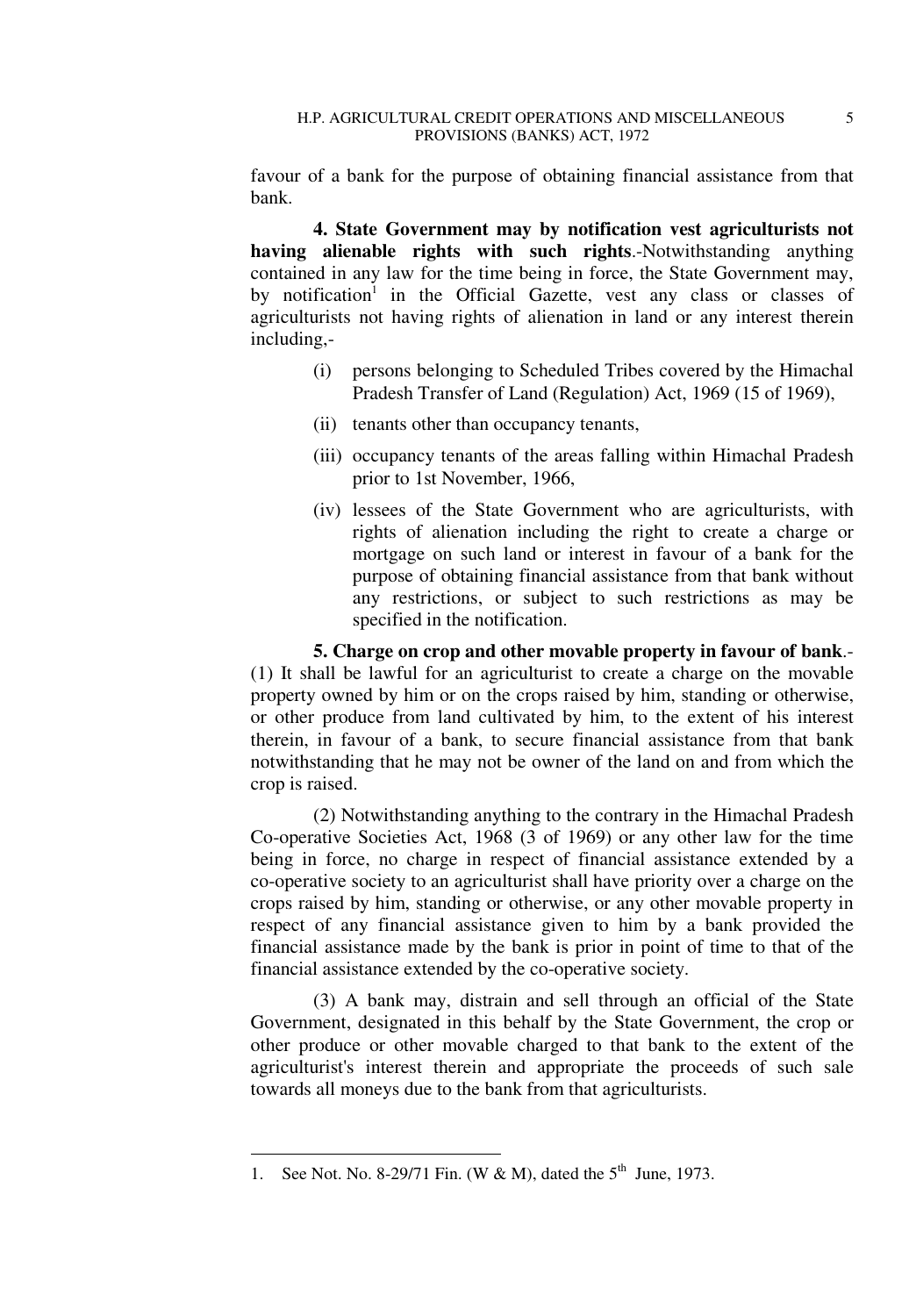**6. Creation of charge on land in favour of a bank by**  declaration.-(1) Where an agriculturist creates a charge on land, or any other immovable property which he owns or in which he has an interest in respect of any financial assistance given to him by a bank, he may make a declaration on the lines of the form set out in the schedule hereto or as near thereto as circumstances permit, declaring that thereby he creates, in favour of the bank, a charge on such land or his interest therein or other immovable property, as the case may be, to secure the financial assistance given to him by the bank.

(2) A declaration made under sub-section (1) may be varied from time to time by the agriculturist with the consent of the bank in whose favour the declaration has been made. Such variation shall take effect from such date on which the variation, if it had been original declaration, would have effect under section 9.

### **CHAPTER III**

### **CHARGES AND MORTGAGES IN FAVOUR OF BANKS AND THEIR PRIORITIES**

**7. Removal of disability in creation of charges and mortgages**.- Notwithstanding anything to the contrary contained in the Himachal Pradesh Co-operative Societies Act, 1968 (3 of 1969) or any other law for the time being in force and notwithstanding that any land or interest therein stands already charged or mortgaged to a co-operative society, it shall be lawful for an agriculturist to create a charge or mortgage on such land or interest therein in favour of a bank as security for any financial assistance given to the agriculturist by that bank.

**8. Priority of charges and mortgages in favour of the Government, a bank and a co-operative society**.- (1) Notwithstanding anything to the contrary in any law for the time being in force but subject to any prior claim of the Government in respect of land revenue,-

- (a) no charge or mortgage created on any land or interest therein, after the commencement of this Act, in favour of the Government or a co-operative society shall have priority over a charge or mortgage on such land or interest created by an agriculturist in favour of a bank as security for financial assistance given to the agriculturist the bank after the commencement of this Act and prior to the charge or mortgage in favour of the Government or the co-operative society; and
- (b) any charge or mortgage created on any land or interest therein in favour of a bank in respect of financial assistance given to an agriculturist by that bank shall have priority over any other charge or mortgage that may have been created over such land or interest in favour of any person other than the Government, a co-operative society or any other bank, prior to the date on which the charge or mortgage was created in favour of the bank.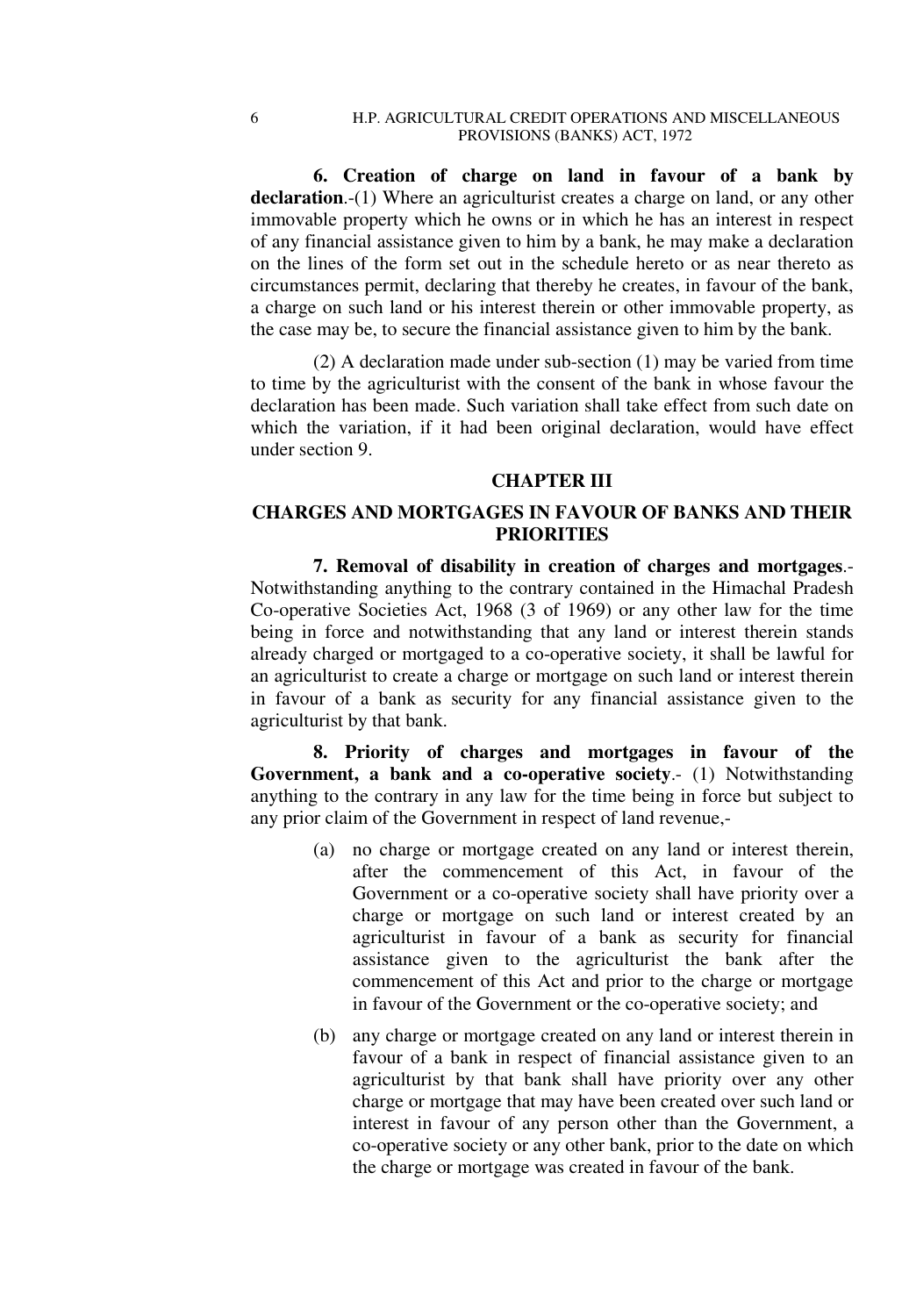#### H.P. AGRICULTURAL CREDIT OPERATIONS AND MISCELLANEOUS  $7$ PROVISIONS (BANKS) ACT, 1972

(2) Where different charges or mortgages over the same land or interest therein have been created by an agriculturist in favour of the Government, a co-operative society or a bank or more than one bank, any such charge or mortgage created as security for financial assistance given by the Government, co-operative society or the bank or banks by way of term loan for development purposes shall have priority over the other charges or mortgages created in favour of the Government, co-operative society or any of the banks, provided prior notice of any such financial assistance by way of term loan for development purpose had been given to such Government, co-operative society or bank and such Government, co-operative society or bank has concurred in such financial assistance and where more than one such charge or mortgage is as security for financial assistance given by way of term loan, the charges or mortgages by way of security for term loan for development purposes will rank for priority in accordance with the dates of their creation.

*Explanation*.-For the purposes of this section "term loan for development purposes" shall mean financial assistance which would generally lead to improvement of agriculture and/or building up of assets in agriculture but shall not include financial assistance for meeting working capital, expenses seasonal agricultural operations and marketing of crops.

(3) Nothing in this section shall apply to barrowings only from one or more co-operative societies including land mortgage banks.

**9. Registration of charge and mortgage in favour of banks**.- (1) Notwithstanding anything contained in the Indian Registration Act, 1908 (16 of 1908), a charge in respect of which a declaration has been made under subsection (1) of section 6 or in respect of which a variation has been made under sub-section (2) of that section or a mortgage executed by an agriculturist in favour of a bank in respect of financial assistance given by that bank, shall be deemed to have been duly registered in accordance with the provisions of that Act with effect from the date of such charge, variation or mortgage, as the case may be, provided that the bank sends to the Sub-Registrar within the local limits of whose jurisdiction the whole or any part of the property charged or mortgaged is situate, within the time stipulated by the State Government for this purpose, by a registered post acknowledgement due, a copy of the document creating such charge, variation or mortgage duly certified to be a true copy by an employee of the bank authorised to sign on its behalf.

(2) The Sub-Registrar receiving the declaration in respect of a charge or variation or a mortgage referred to in sub-section (1) shall, as immediately as practicable on receipt thereof, record in a register to be maintained in this behalf, the fact of the receipt of such declaration, variation or mortgage for registration.

**10. Noting of charge or mortgage created in favour of a bank, in the record-of-rights**.- Whenever a charge or a mortgage on land or interest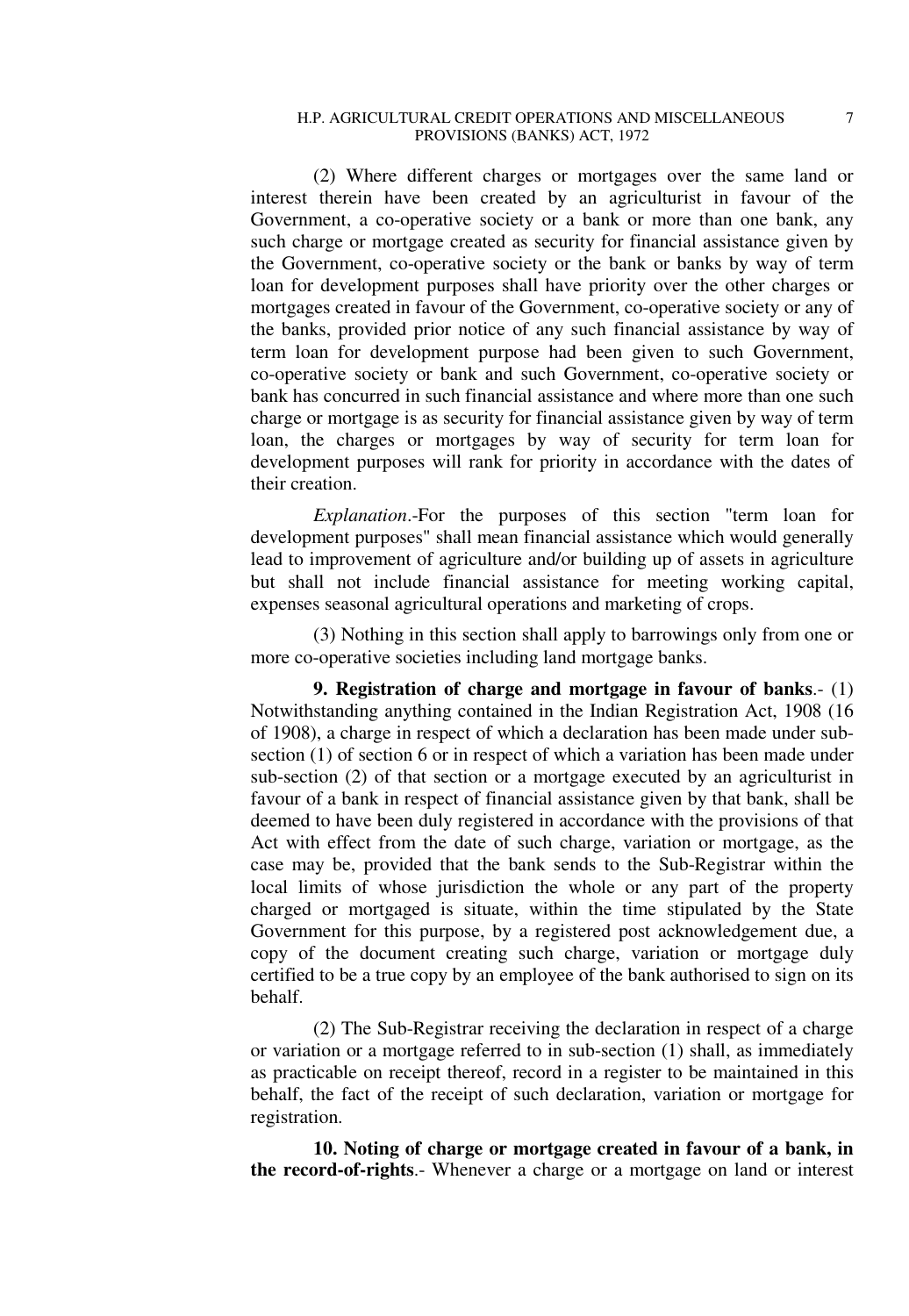therein is created in favour of a bank by an agriculturist, the bank may give intimation to the Tehsildar or such other revenue official as may be designated in this behalf by the State Government of the particulars of the charge or mortgage in its favour. The Tehsildar or the other revenue official shall make a note of the particulars of charge or mortgage in the record-of-rights relating to the land over which the charge or mortgage has been created.

**11. Restrictions on creation of tenancy by an agriculturist borrower**.- (1) Notwithstanding anything contained in any law for the time being in force, an agriculturist who has availed himself of financial assistance from a bank by creating a charge or mortgage on land or interest therein, shall not, so long as the financial assistance continues to be outstanding, lease or create any tenancy rights on such land or interest therein without prior permission in writing of the bank if he has not already leased or created tenancy right thereon at the time of availing of the financial assistance from the bank.

(2) Any lease granted or tenancy rights created in contravention of this section shall be void.

#### **CHAPTER-IV**

### **ARRANGEMENTS FOR RECOVERY OF DUES BY BANKS**

**12. Removal of bar to attachment and sale by process of court**.- Nothing in any law shall prevent in any manner a bank from causing any land or any interest therein charged or mortgaged to it by an agriculturist to secure any financial assistance, to be attached and sold through a civil court and applying the proceeds of such sale towards all money due to it from that agriculturist including the costs and expenses as may be awarded by the court.

**13. Recovery of dues of a bank through a prescribed authority**.-(1) an official of the State Government notified by the State Government as the prescribed authority<sup>1</sup> for the purpose of this section may on the application of a bank, make an order on any agriculturist or his heir or legal representative, directing the payment of any sum due to the bank on account of financial assistance availed of by the agriculturist, by the sale of any land or any interest therein upon which the payment of such money is charged or mortgaged:

Provided that no order shall be made by the prescribed authority under this section for the sale of any land or any interest therein or any other movable property upon which the payment of money is charged or mortgaged unless the agriculturist or the heir or legal representative of the agriculturist, as the case may be, has been served with a notice by the prescribed authority, calling upon him to pay the amounts due.

<sup>1.</sup> See Not. Nos. 8-29/71-Fin (W&M) dated  $31<sup>st</sup>$  March, 1979 and Fin-I F (F) 1-26/83 dated  $11<sup>th</sup>$  April, 1985.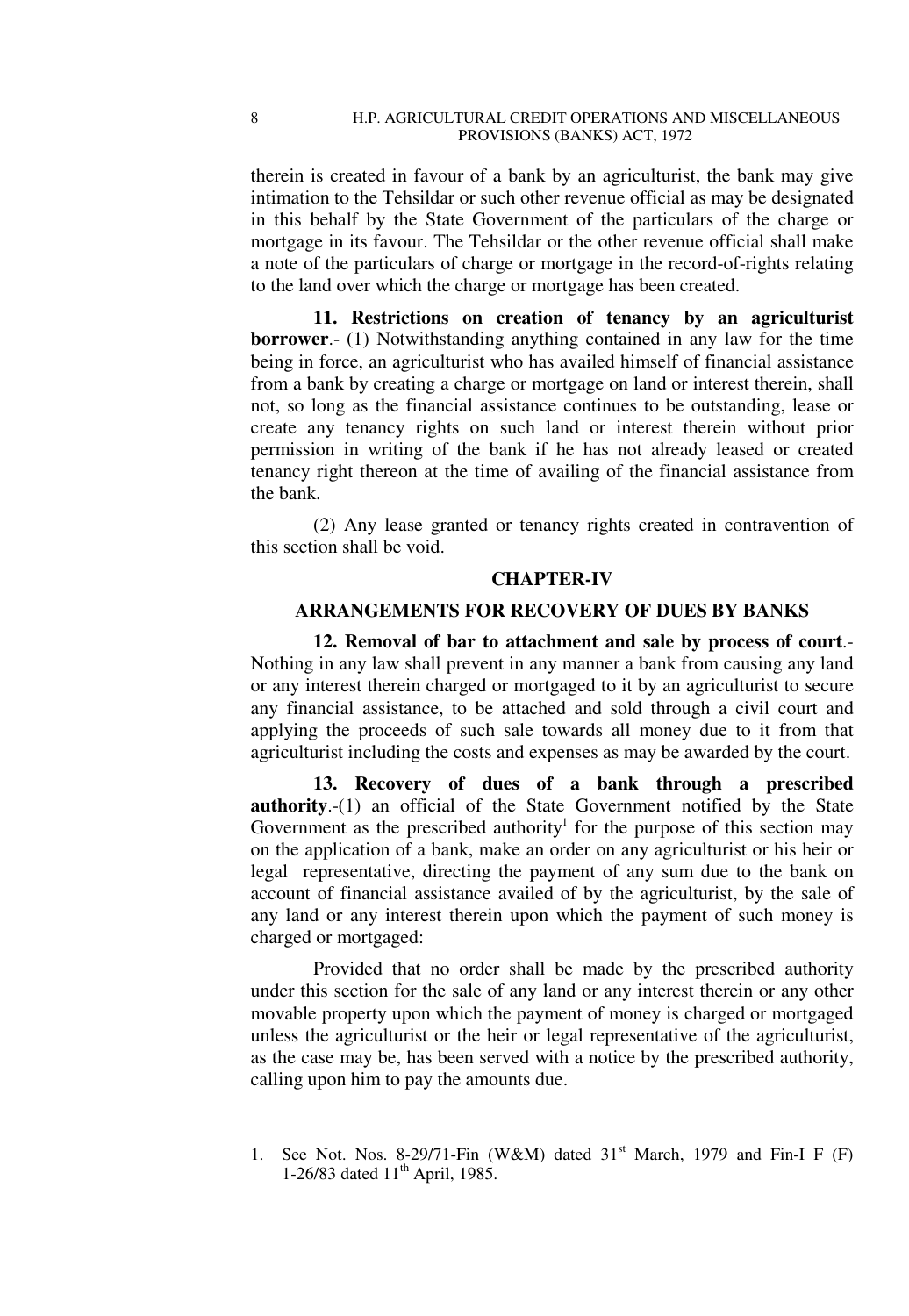(2) Every order passed by the prescribed authority in terms of subsection (1) shall be deemed to be a decree of a civil court and shall be executed in the same manner as a decree of such court.

(3) Nothing in this section shall debar a bank from seeking to enforce its rights in any other manner open to it under any other law for the time being in force.

**14. Right of a bank to acquire and dispose of immovable property**.- (1) Notwithstanding anything contained in any law for the time being in force, a bank shall have power to itself acquire agricultural land or interest therein or any other immovable property which has been charged or mortgaged to it by an agriculturist in respect of any financial assistance availed of by him, provided the said land or interests therein or any other immovable property has been sought to be sold by public auction and no person has offered to purchase it for a price which is sufficient to pay to the bank the moneys due to it.

(2) A bank which acquires land or interest therein or any other immovable property in exercise of the power vested in it under sub-section (1) shall dispose it of by sale, within a period to be specified by the State Government in this behalf.

(3) If the bank has to lease out any land acquired by it under subsection (1), pending sale thereof as indicated in sub-section (2), the period of lease shall not exceed one year at a time and the lessee shall not acquire any interest in that property notwithstanding any provisions to the contrary contained in any other law for the time being in force.

 (4) A sale by a bank of land or interest therein in terms of this section shall be subject to any provisions of any law in force which may place restrictions on purchase of land by non-agriculturists or ceiling for acquisition of land or by a person not belonging to a particular Tribe or Scheduled Caste or fragmentation of land.

**15. Exemption to banks from restrictions on acquisition of land in excess of ceiling**.-Nothing in any law for the time being in force placing a ceiling or limit on the holding of land shall apply to a bank acquiring a land in terms of section 14 and holding such land till such time the bank is in a position to sell the land in the manner provided in section 14 or otherwise, at a price which is adequate to cover its dues.

### **CHAPTER V**

# **FINANCING OF CO-OPERATIVE SOCIETIES BY BANKS**

**16. Bank eligible to become member of a co-operative society**.- Notwithstanding anything contained in the Himachal Pradesh Co-operative Societies Act, 1968 (3 of 1969), or any law for the time being in force, it shall be lawful for a bank to become a member of a co-operative society.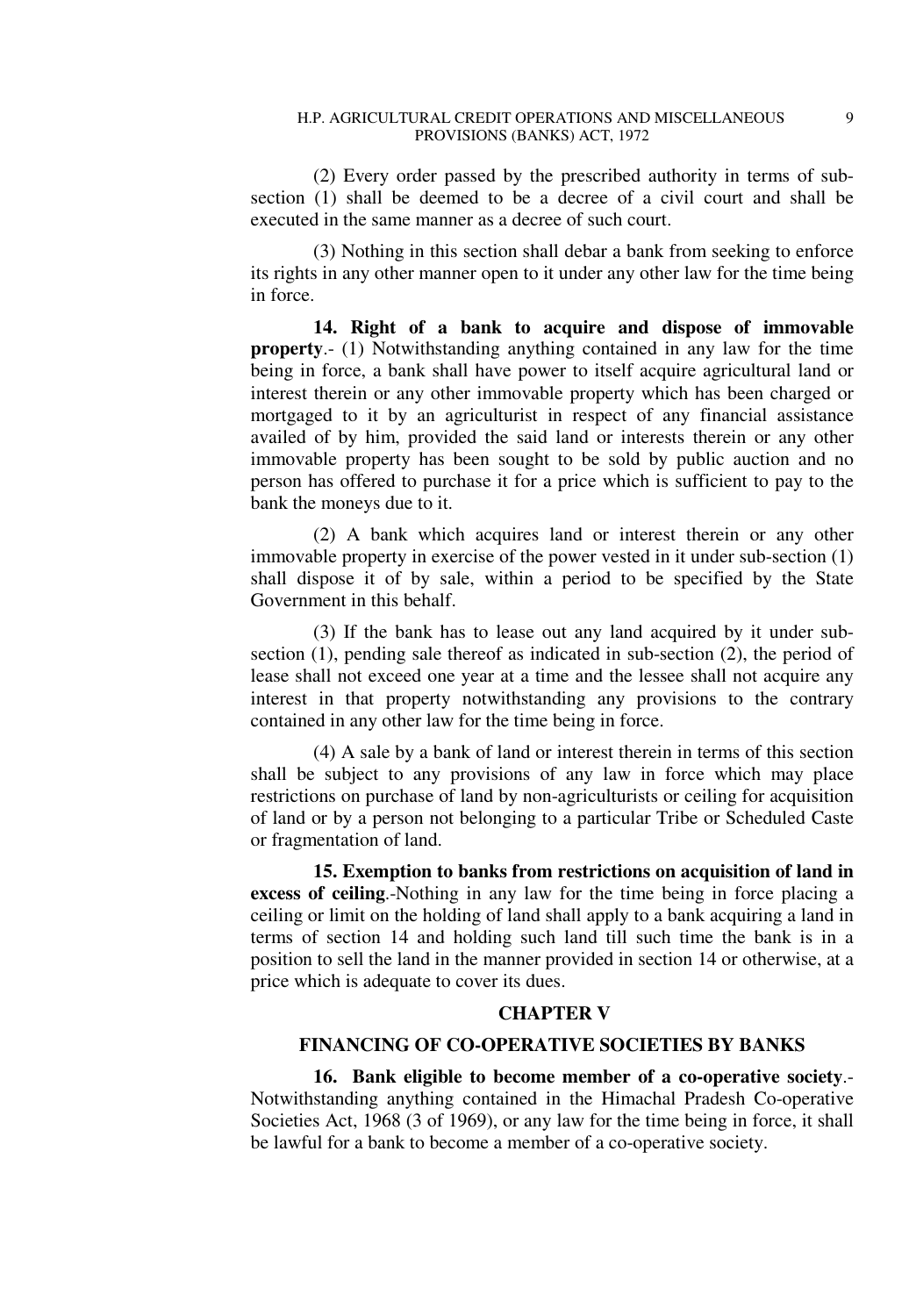**17. Power of co-operative societies to borrow from banks**.- Notwithstanding anything contained in the Himachal Pradesh Co-operative Societies Act, 1968 (3 of 1969), it shall be lawful for any co-operative society to borrow from a bank.

**18. Inspection of books of a co-operative society by a bank**.-(1) A bank shall have the right to inspect the books of any co-operative society which has either applied to the bank for financial assistance or is indebted to the bank on account of financial assistance granted earlier.

(2) The inspection may be carried out by an officer or any other member of the paid staff of the bank with the previous sanction in writing of the Registrar of Co-operative Societies.

(3) The officer or any other member of the paid staff of the bank undertaking such inspection, shall, at all reasonable times, have access to the books of accounts, documents, securities, cash and other properties belonging to or in the custody of the co-operative society inspected by him, and shall also be supplied by such society such information, statements and returns as may be required by him to assess financial condition of the society and the safety of financial assistance to be made to the society or already made to it.

**19. Disputes between a bank and a co-operative society**.-(1) Notwithstanding anything contained in any other law for the time being in force, any dispute touching the constitution, management or the business of a co-operative society, between a bank financing a cooperative society and the co-operative society so financed other than disputes regarding the disciplinary action taken by the society or its committee against a paid employee of the society, shall be referred by either of the parties to the dispute to the Registrar of Co-operative Societies for decision.

(2) Where any question arises whether, for purposes of the foregoing sub-section, a matter referred to for decision is a dispute or not, the question shall be decided by the Registrar of Co-operative Societies whose decision shall be final.

**20. Settlement of disputes**.-(1) If the Registrar is satisfied that any matter referred to him or brought to his notice is a dispute within the meaning of section 19, the Registrar shall decide the dispute himself or refer it for disposal to a nominee or a board of nominees appointed by him.

(2) Where any dispute is referred under the foregoing sub-section for decision to the Registrar's nominee or board of nominees, the Registrar may at any time, for reasons to be recorded in writing, withdraw such dispute from his nominee or board of nominees and may decide the dispute himself or refer it again for decision to any other nominee or board of nominees appointed by him.

(3) Notwithstanding anything contained in section 19, the Registrar may, if he thinks fit, suspend proceedings in regard to any dispute if the question at issue between a co-operative society and a bank is one involving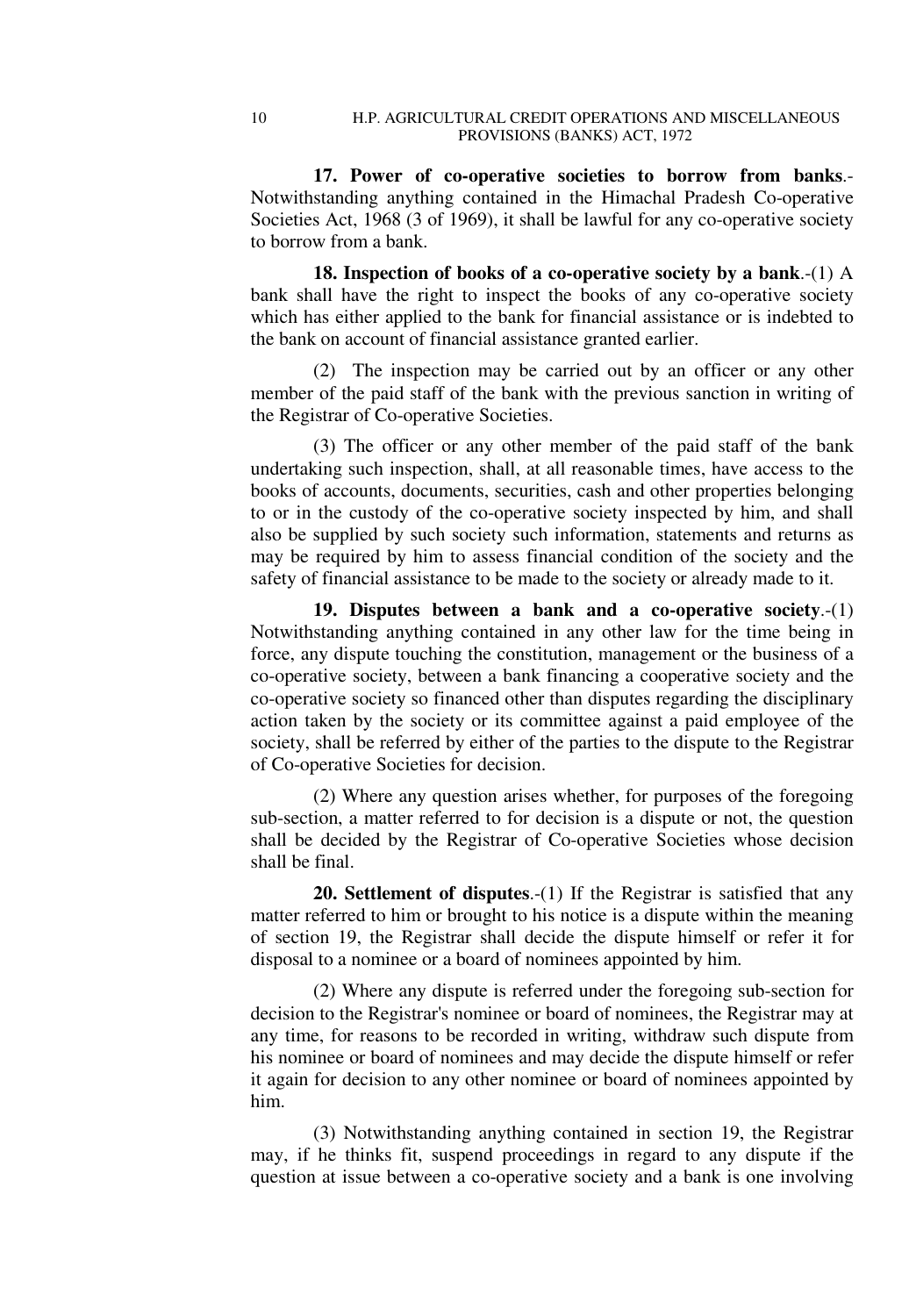complicated questions of law and fact, until the question has been tried by a regular suit instituted by one of the parties to the dispute. If any such suit is not instituted within two months from the Registrar's order suspending proceedings, the Registrar shall take action as is provided in sub- section (1).

**21. Procedure for hearing of disputes**.-The Registrar or his nominee or board of nominee's hearing a dispute under the last preceding, section shall hear the dispute in the manner that may be prescribed by the Registrar in this behalf.

**22. Decision of Registrar or his nominee or board of nominee**.-When the dispute is referred for decision, the Registrar or his nominee or the board of nominees may, after giving a reasonable opportunity to the parties to the dispute to be heard, make an award on the dispute, on the expenses incurred by the parties to the dispute in connection with the proceedings and fees, expenses payable to the Registrar or his nominee or, as the case may be, to the board of nominees. Such an award shall not be invalid merely on the ground that it was made after the expiry of the period fixed for deciding the dispute by the Registrar and shall, subject to appeal or review or revision by the co-operative tribunal of the State, be binding on the parties to the dispute.

**23. Recovery of money awarded**.-Every award given by the Registrar or the Registrar's nominee or the board of nominees under section 22, shall, if not carried out, on a certificate signed by the Registrar, be deemed to be a decree of a civil court and shall be executed in the same manner as a decree of such court.

**24. Powers of a bank to proceed against defaulting members of a co-operative society**.- (1) If a co-operative society is unable to pay its debts to a bank from which it has borrowed, by reason of its members defaulting in the payment of the moneys due by them, the bank may direct the committee of such society to proceed against such members by taking action under the Himachal Pradesh Co-operative Societies Act, 1968 (3 of 1969).

(2) If the committee of the co-operative society fails to proceed against its defaulting members within a period of ninety days from the date of receipt of such direction from the bank, the bank itself may proceed against such defaulting members in which event, the provisions of the Himachal Pradesh Co-operative Societies Act 1968 (3 of 1969), the rules and the byelaws made thereunder shall apply as if all references to the society or its committee in the said provisions, rules and bye-laws were references to the bank.

(3) Where a bank has obtained a decree or award against a cooperative society indebted to it, the bank may proceed to recover such money firstly from the assets of the co-operative society and secondly from the members of the co-operative society to the extent of their debts due to the society.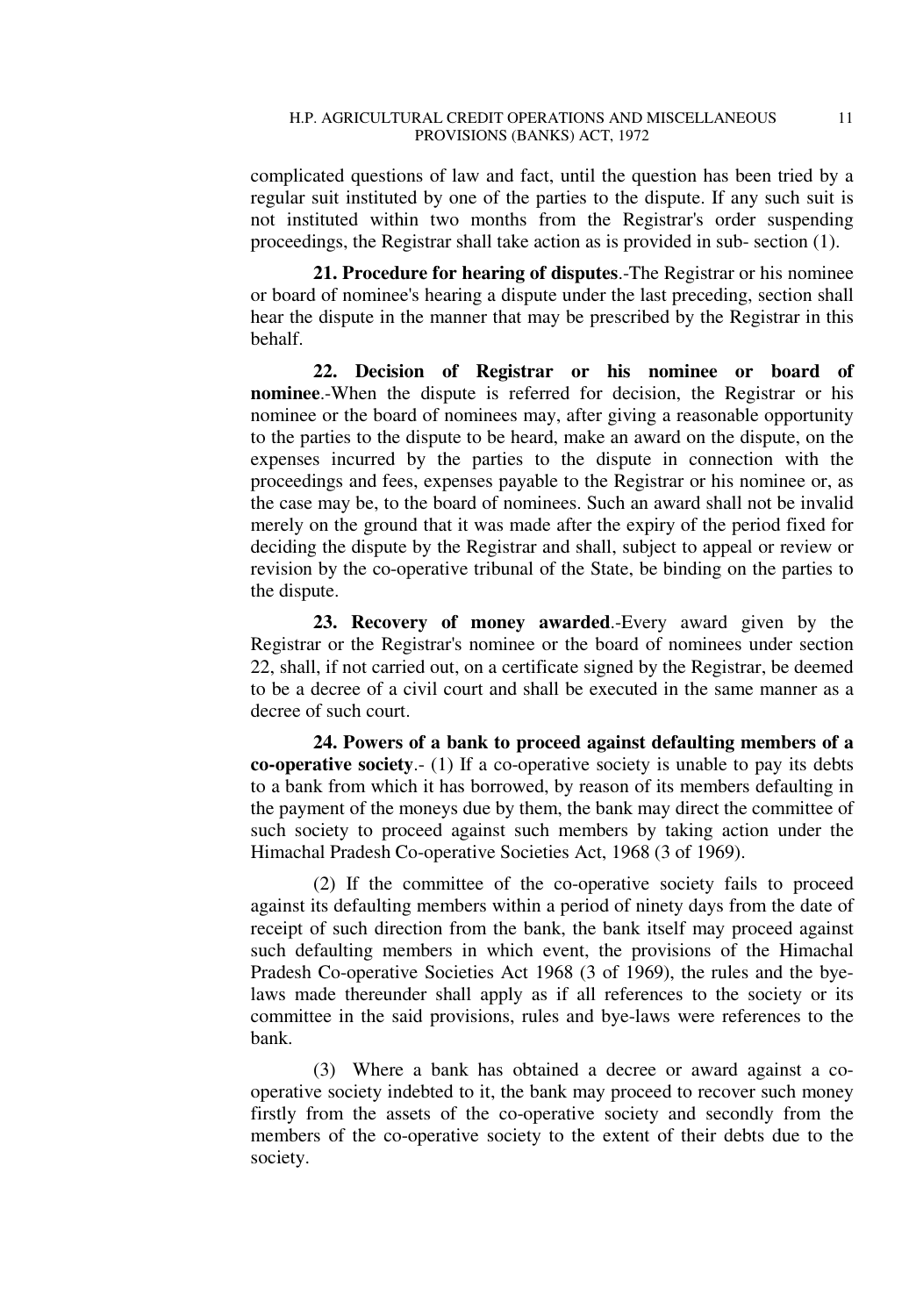**25. Audit, inspection and inquiry reports of societies to be available to banks**.-The Registrar of Co-operative Societies shall draw the attention of the bank financing a co-operative society to the defects noticed in every audit, inquiry or inspection of such society conducted as per provisions of the Himachal Pradesh Co-operative Societies Act, 1968 (3 of 1969), and shall also supply a copy each of such audit, inquiry or inspection report if demanded, in writing by the bank.

# **CHAPTER VI**

### **MISCELLANEOUS**

**26. Exemption from legislations relating to money lending and agriculturists' debt relief**.-Nothing in any law for the time being in force dealing with money lending or agriculturists' debt relief shall apply to financial assistance availed of by an agriculturist from a bank.

**27. Mortgages executed by managers of joint Hindu families**.-(1) Notwithstanding anything contained in any law for the time being in force, mortgages executed after the commencement of this Act by the manager of a joint Hindu family in favour of a bank for securing financial assistance for an agricultural purpose shall be binding on every member of such joint Hindu family.

(2) Where a mortgage executed in favour of a bank is called in question on the ground that it was executed by the manager of a joint Hindu family for a purpose not binding on the members (whether such members have attained majority or not) thereof, the burden of proving the same shall lie on the party alleging it.

**28. Modified application of section 8 of Act No. XXXII of 1956**.- Section 8 of the Hindu Minority and Guardianship Act 1956 (32 of 1956), shall apply to mortgages in favour of a bank subject to the modification that reference to the court therein shall be construed as reference to the Collector or his nominee and the appeal against the order of the Collector or his nominee shall lie to the Commissioner.

**29. Power of State Government to make rules**.-(1) The State Government may make rules<sup>1</sup> to provide for all matters for which provision is necessary or expedient for the purpose of giving effect to the provisions of this Act and all such rules shall be published in the Official Gazette.

(2) The rules framed under sub-section (1) shall be subject to previous publication.

(3) Every rule made under this section shall be laid, as soon as may be after it is made, before the Himachal Pradesh Legislative Assembly while it is in session and if, before the expiry of the session in which it is so laid or the

<sup>1.</sup> Rules made vide Not. 8-29/71-Fin (W&M) dated the  $31<sup>st</sup>$  July, 1975, published in R.H.P.dated 9.8.1975, p.924-927.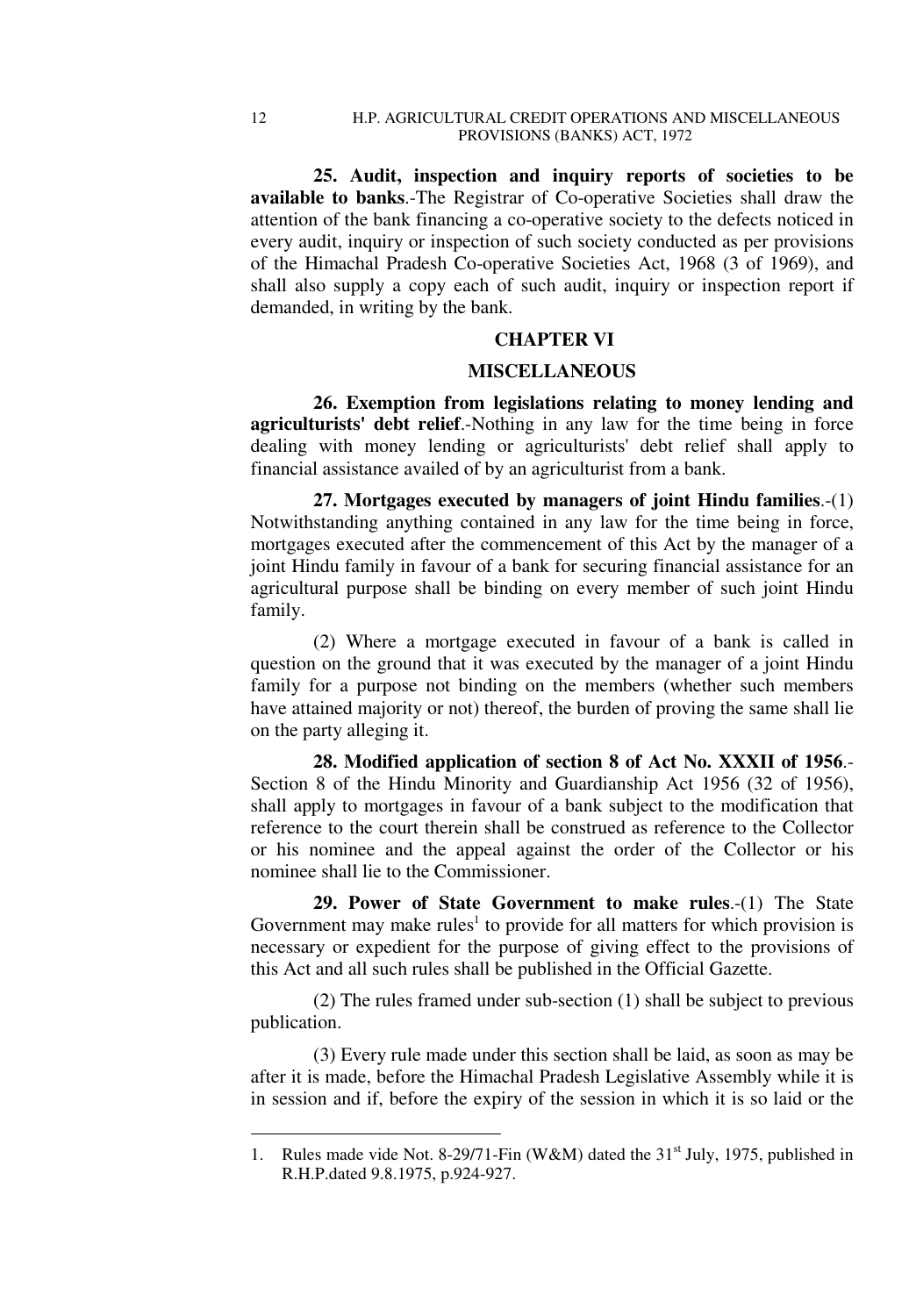#### H.P. AGRICULTURAL CREDIT OPERATIONS AND MISCELLANEOUS 13 PROVISIONS (BANKS) ACT, 1972

session immediately following, the House makes any modification in the rule or decides that the rule should not be made, rule shall thereafter have effect only in such modified form or be of no effect, as the case may be, so, however, that any such modification or annulment shall be without prejudice to the validity of anything previously done under that rule.

### **SCHEDULE**

### Declaration under section 6(1)

 I,.....................(aged...............years) residing at ......................... .......... ...............being desirous of availing myself of financial assistance from the....................... ......................bank make this declaration as required by section 6(1) of the Himachal Pradesh Agricultural Credit Operations and Miscellaneous Provisions (Banks) Act, 1972, that I...........................own/ have interest as tenant in the land specified below, and I hereby create a charge on the said land/interest in land in favour of the bank for securing the financial assistance, which the bank may make and for all future assistance, if any, which the bank may make to me together with interest, costs and expenses thereon.

| Name of Revenue Name of Name of Khasra Boundaries Area in<br>Estate |               | Tehsil District number South, North, acres<br>East. West |  |
|---------------------------------------------------------------------|---------------|----------------------------------------------------------|--|
|                                                                     | $\mathcal{L}$ |                                                          |  |

\_\_\_\_\_\_\_\_\_\_\_\_\_\_\_\_\_\_\_\_\_\_\_\_\_\_\_\_\_\_\_\_\_\_\_\_\_\_\_\_\_\_\_\_\_\_\_\_\_\_\_\_\_\_\_\_\_\_\_\_\_\_

| Assessment                       |                      | Encumbrances, if any | Remarks, if any |  |
|----------------------------------|----------------------|----------------------|-----------------|--|
| ----------------<br>Rupees Paise | Approximate<br>value | <b>Nature</b>        | Amount          |  |
|                                  |                      |                      | 10              |  |